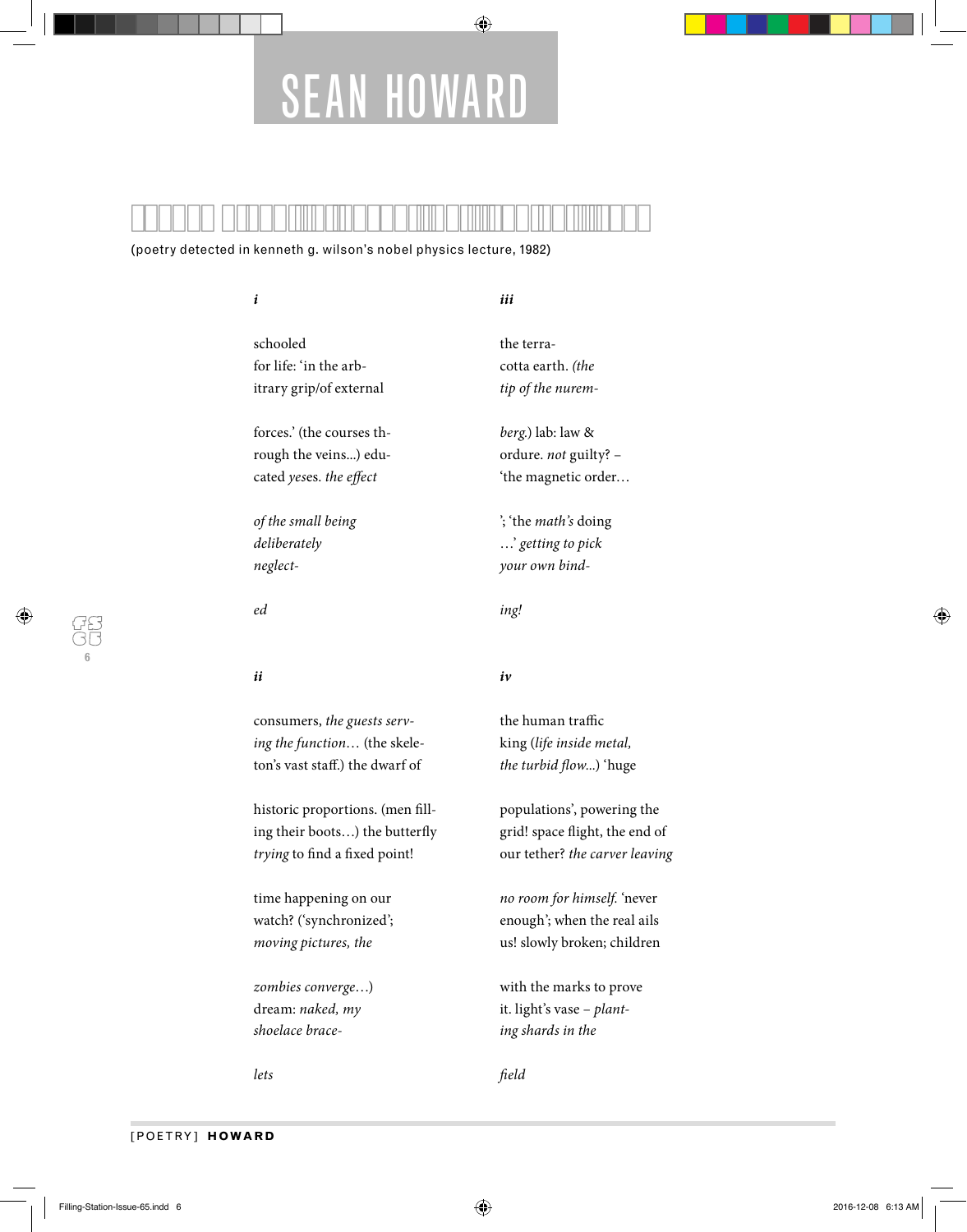$\bigoplus$ 

## Captured poem, from *Collier's Photographic History of the European War*, 1915

This house in northern France was destroyed by shell  $\operatorname{fire.}$  The

family have returned and are endeavor ing to provide

shelter by fastening shawls and blankets to the ruined

walls.

## [POETRY] **HOWARD**

**8**

 $\bigoplus$ 

 $\bigoplus$